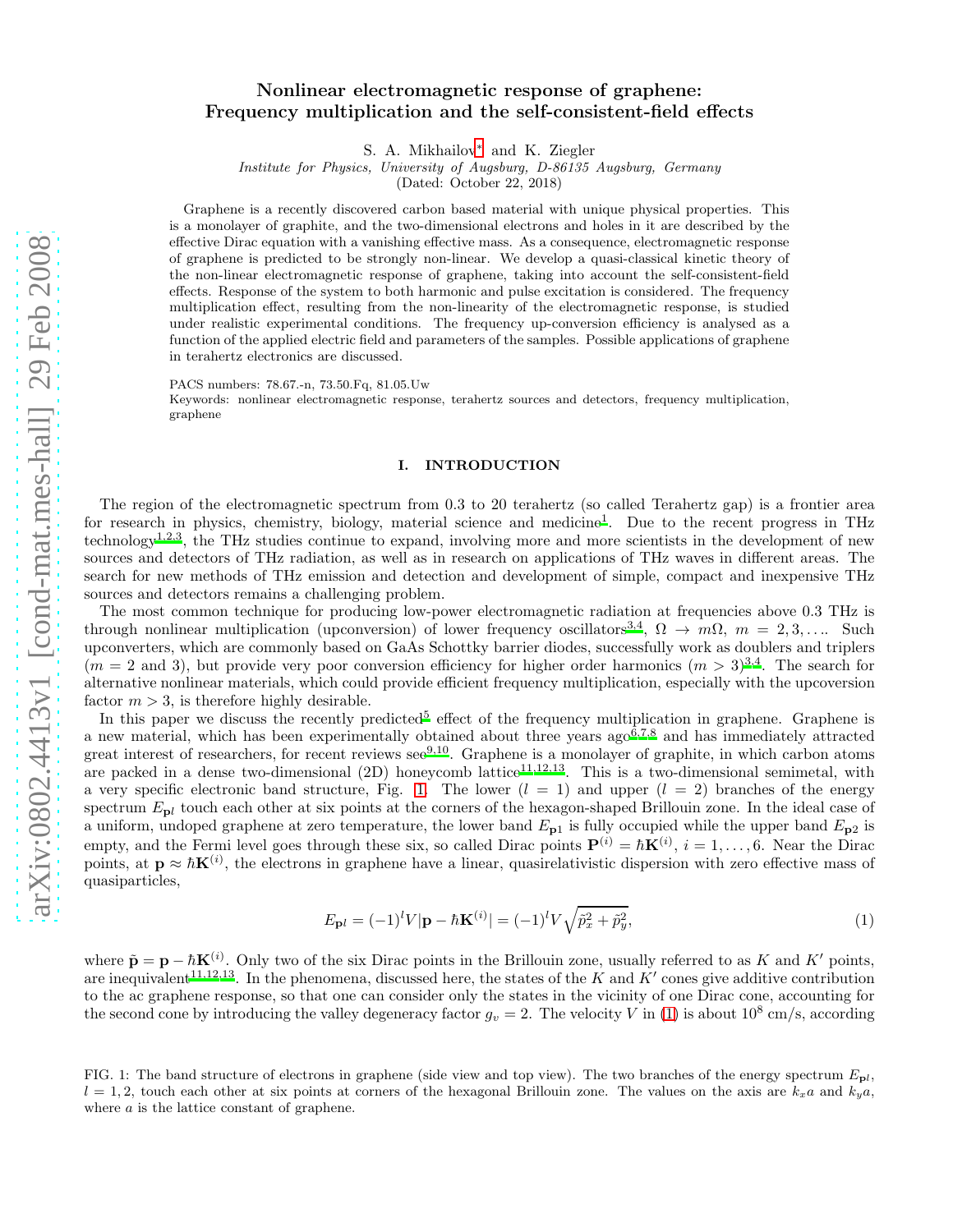2

to measurements<sup>[7](#page-10-7)[,8](#page-10-8)</sup>. Near the  $K^{(i)}$  points the graphene quasiparticles are described by two-component spinor wave functions, determined by the effective Dirac equation, and are called Dirac fermions.

The unusual, linear dispersion of graphene quasiparticles near the Fermi level leads to a number of interesting and so far not fully understood transport phenomena, such as the minimal electrical conductivity<sup>[7](#page-10-7)[,8](#page-10-8)[,14](#page-10-14)[,15](#page-10-15)[,16](#page-11-0)[,17](#page-11-1)[,18](#page-11-2)[,19](#page-11-3)[,20](#page-11-4)[,21](#page-11-5)[,22](#page-11-6)[,23](#page-11-7)[,24](#page-11-8)[,25](#page-11-9)</sup>, absense of the weak localization<sup>[26](#page-11-10)</sup>, unconventional quantum Hall  $\text{effect}^{7,8,15,27,28,29}$  $\text{effect}^{7,8,15,27,28,29}$  $\text{effect}^{7,8,15,27,28,29}$  $\text{effect}^{7,8,15,27,28,29}$  $\text{effect}^{7,8,15,27,28,29}$  $\text{effect}^{7,8,15,27,28,29}$  $\text{effect}^{7,8,15,27,28,29}$  $\text{effect}^{7,8,15,27,28,29}$ , observable even at room temperature<sup>[30](#page-11-14)</sup>, and other. Electrodynamic properties of graphene, which have been studied both experimentally<sup>[31](#page-11-15)[,32](#page-11-16)[,33](#page-11-17)[,34](#page-11-18)</sup> and theoretically<sup>[5](#page-10-5)[,15](#page-10-15)[,16](#page-11-0)[,24](#page-11-8)[,28](#page-11-12)[,29](#page-11-13)[,35](#page-11-19)[,36](#page-11-20)[,37](#page-11-21)[,38](#page-11-22)[,39](#page-11-23)[,40](#page-11-24)[,41](#page-11-25)[,42](#page-11-26)[,43](#page-11-27)[,44](#page-11-28)[,45](#page-11-29)[,46](#page-11-30)[,47](#page-11-31)[,48](#page-11-32), also</sup> demonstrate non-trivial features in the frequency dependent conductivity<sup>[15](#page-10-15)[,24](#page-11-8)[,28](#page-11-12)[,35](#page-11-19)[,48](#page-11-32)</sup>, photon-assisted transport<sup>[36](#page-11-20)</sup>, microwave and far-infrared response<sup>[29](#page-11-13)[,37](#page-11-21)[,38](#page-11-22)[,39](#page-11-23)[,40](#page-11-24)[,41](#page-11-25)</sup>, plasmons spectrum<sup>[42](#page-11-26)[,43](#page-11-27)[,44](#page-11-28)[,45](#page-11-29)[,46](#page-11-30)</sup>, et cetera. New electromagnetic modes, specific only for the graphene system, have been also predicted $47,48$  $47,48$ .

Both the transport and electrodynamic properties, briefly outlined above, have been studied within the linear response theory. Going beyond the linear-response approach, one can show[5](#page-10-5)[,49](#page-11-33) that graphene should demonstrate strongly nonlinear electromagnetic response at relatively low amplitudes of the external electric field. In particular, irradiation of graphene by an electromagnetic wave with the frequency  $\Omega$  should lead to the frequency multiplication  $\Omega \to m\Omega$  with odd values of  $m = 3, 5, 7, \ldots$  $m = 3, 5, 7, \ldots$  $m = 3, 5, 7, \ldots$ . This makes graphene a simple and natural frequency multiplier<sup>5[,49](#page-11-33)</sup> and opens up exciting opportunities for using graphene in terahertz electronics.

In general, prospectives for building graphene based devices for terahertz applications are very attractive. Apart from the frequency multiplication, graphene devices could be used in plasmon-based voltage-controlled sources and detectors of THz radiation. The physics of such devices has long been discussed in the literature[50](#page-11-34)[,51](#page-11-35)[,52](#page-11-36)[,53](#page-11-37)[,54](#page-12-0)[,55](#page-12-1) and the main ideas of 2D plasmon-assisted detection and generation of radiation have been confirmed in a number of experiments on conventional 2D electron systems<sup>[56](#page-12-2)[,57](#page-12-3)[,58](#page-12-4)[,59](#page-12-5)</sup>. Graphene has that advantage that the Fermi velocity of electrons in it is much higher than in other semiconductor materials, and its plasma frequency is widely tunable and lies in the THz range<sup>[45](#page-11-29)[,46](#page-11-30)</sup>. It should be noticed that a closely related to graphene material - carbon nanotubes – has also demonstrated a great potential for terahertz applications<sup>[60](#page-12-6)[,61](#page-12-7)[,62](#page-12-8)[,63](#page-12-9)[,64](#page-12-10)[,65](#page-12-11)</sup>.

In this paper we discuss the effects of the non-linear electromagnetic response and the frequency multiplication in  $graphene^{5,49}$  $graphene^{5,49}$  $graphene^{5,49}$  $graphene^{5,49}$ . We consider response of graphene to a strong uniform external time-dependent electric field within the semi-classical kinetic theory (Section [II\)](#page-1-0). In addition to results obtained in Refs.<sup>[5](#page-10-5)[,49](#page-11-33)</sup>, we take into account the selfconsistent-field effects (Section [II C\)](#page-5-0), which should be important under realistic experimental conditions, and discuss both harmonic (Section [II\)](#page-1-0) and pulse excitation (Section [III\)](#page-8-0) of the system. The results obtained are summarized and discussed in Section [IV.](#page-9-0)

# <span id="page-1-0"></span>II. SELF-CONSISTENT KINETIC THEORY OF NON-LINEAR ELECTROMAGNETIC RESPONSE OF GRAPHENE

#### A. Qualitative consideration

Due to the linear dispersion [\(1\)](#page-0-1) response of graphene to an external electromagnetic field turns out to be intrinsically non-linear, which naturally leads to the frequency multiplication effect. Physically, the possibility of the frequency upconversion in graphene can be explained in a very simple manner. Consider a classical 2D particle with the charge  $-e$  and the energy spectrum

<span id="page-1-1"></span>
$$
E_{\mathbf{p}2} = Vp = V\sqrt{p_x^2 + p_y^2} \tag{2}
$$

in the external time-dependent harmonic electric field  $E_x(t) = E_0 \cos \Omega t$ , Figure [2a](#page-2-0). From now on we will consider only electrons in the vicinity of one Dirac cone, omit tilde in [\(1\)](#page-0-1) and take into account the presence of two inequivalent cones in the Brillouin zone by the valley-degeneracy factor  $g_v = 2$ . According to the Newton equation of motion  $dp_x/dt = -eE_x(t)$  the momentum  $p_x(t)$  is then given by the sine function

$$
p_x(t) \equiv p_0(t) = -(eE_0/\Omega)\sin\Omega t,\tag{3}
$$

Figure [2b](#page-2-0). In conventional 2D electron systems with the parabolic energy dispersion, the velocity  $v_x$ , and hence, the current  $j_x = -e s v_x$  are proportional to  $p_x$ , so that the normal 2D system responds at the same frequency  $\Omega$  (here  $n<sub>s</sub>$  is the areal density of particles). In graphene, however, the velocity

<span id="page-1-2"></span>
$$
v_x = \frac{\partial E_{\mathbf{p}2}}{\partial p_x} = V \frac{p_x}{\sqrt{p_x^2 + p_y^2}}\tag{4}
$$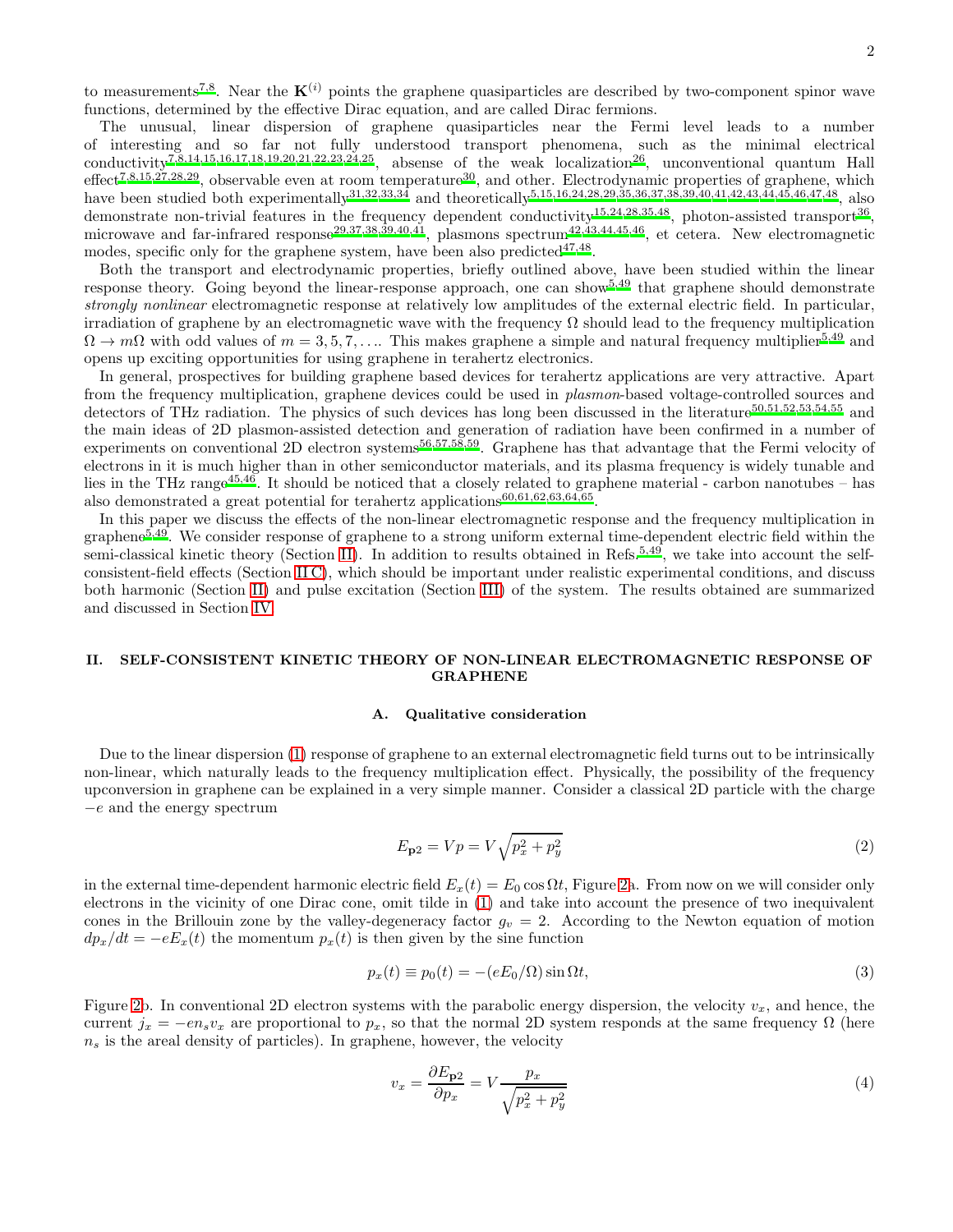

<span id="page-2-0"></span>FIG. 2: Qualitative behavior of time dependencies of (a) the electric field, (b) the momentum, and (c) the velocity and current of a particle with the energy dispersion [\(2\)](#page-1-1).

is a strongly non-linear function of  $p_x$ , therefore response of graphene is substantially anharmonic, Figure [2c](#page-2-0). In the extreme limit, when  $p_y$  in Eq. [\(4\)](#page-1-2) is close to zero,  $v_x$  is proportional to  $sgn(p_x)$  and the ac electric current is

<span id="page-2-1"></span>
$$
j_x(t) = en_s V \operatorname{sgn}(\sin \Omega t) = en_s V \frac{4}{\pi} \left\{ \sin \Omega t + \frac{1}{3} \sin 3\Omega t + \frac{1}{5} \sin 5\Omega t + \dots \right\}.
$$
 (5)

The current [\(5\)](#page-2-1) contains all odd Fourier harmonics, with the amplitudes  $j_m$ ,  $m = 1, 3, 5, \ldots$ , falling down very slowly with the harmonics number,  $j_m \sim 1/|m|$ . An isolated graphene layer should thus work as a simple and natural frequency multiplier, with the operating frequency, variable in a broad range.

## <span id="page-2-3"></span>B. Kinetic approach

The current [\(5\)](#page-2-1) above is independent of the electric field, which means that Eq. [\(5\)](#page-2-1) is not completely correct. The reason is that in the above simple consideration we did not take into account the Fermi distribution of electrons over the quantum states in graphene. To do this, we use<sup>[5](#page-10-5)</sup> the kinetic Boltzmann theory, which allows one to get an exact response of the system not imposing any restrictions on the amplitude of the external electric field  $\mathbf{E}^{ext}(t)$ .

In a real experimental situation, graphene sheet lies on top of a silicon oxide – silicon structure, and the gate voltage  $V_G$  can be applied between graphene and the silicon substrate, in order to control the density of electrons or holes in graphene. In addition, the graphene-SiO<sub>2</sub>-Si system can be doped by impurities. Both the gate voltage and the doping can shift the chemical potential  $\mu$  of electrons in graphene to the upper  $E_{p2}$  or to the lower  $E_{p1}$  band. Assume that the chemical potential  $\mu$  lies in the upper band  $E_{p2} = Vp$ , the temperature is small,  $T \ll \mu$ , and the system is subjected to the external time-dependent ac electric field  $\mathbf{E}^{ext}(t)$ . Then the momentum distribution function of electrons  $f_{\mathbf{p}}(t)$  is described by the Boltzmann equation

<span id="page-2-2"></span>
$$
\frac{\partial f_{\mathbf{p}}(t)}{\partial t} - \frac{\partial f_{\mathbf{p}}(t)}{\partial \mathbf{p}} e^{\mathbf{E}^{ext}}(t) = 0,
$$
\n(6)

in which we have ignored collisions of electrons with impurities, phonons and other lattice imperfections. Equation [\(6\)](#page-2-2) has the exact solution

<span id="page-2-4"></span>
$$
f_{\mathbf{p}}(t) = \mathcal{F}_0\left(\mathbf{p} - \mathbf{p}_0(t)\right),\tag{7}
$$

where

$$
\mathcal{F}_0(\mathbf{p}) = \left[1 + \exp\left(\frac{Vp - \mu}{T}\right)\right]^{-1} \tag{8}
$$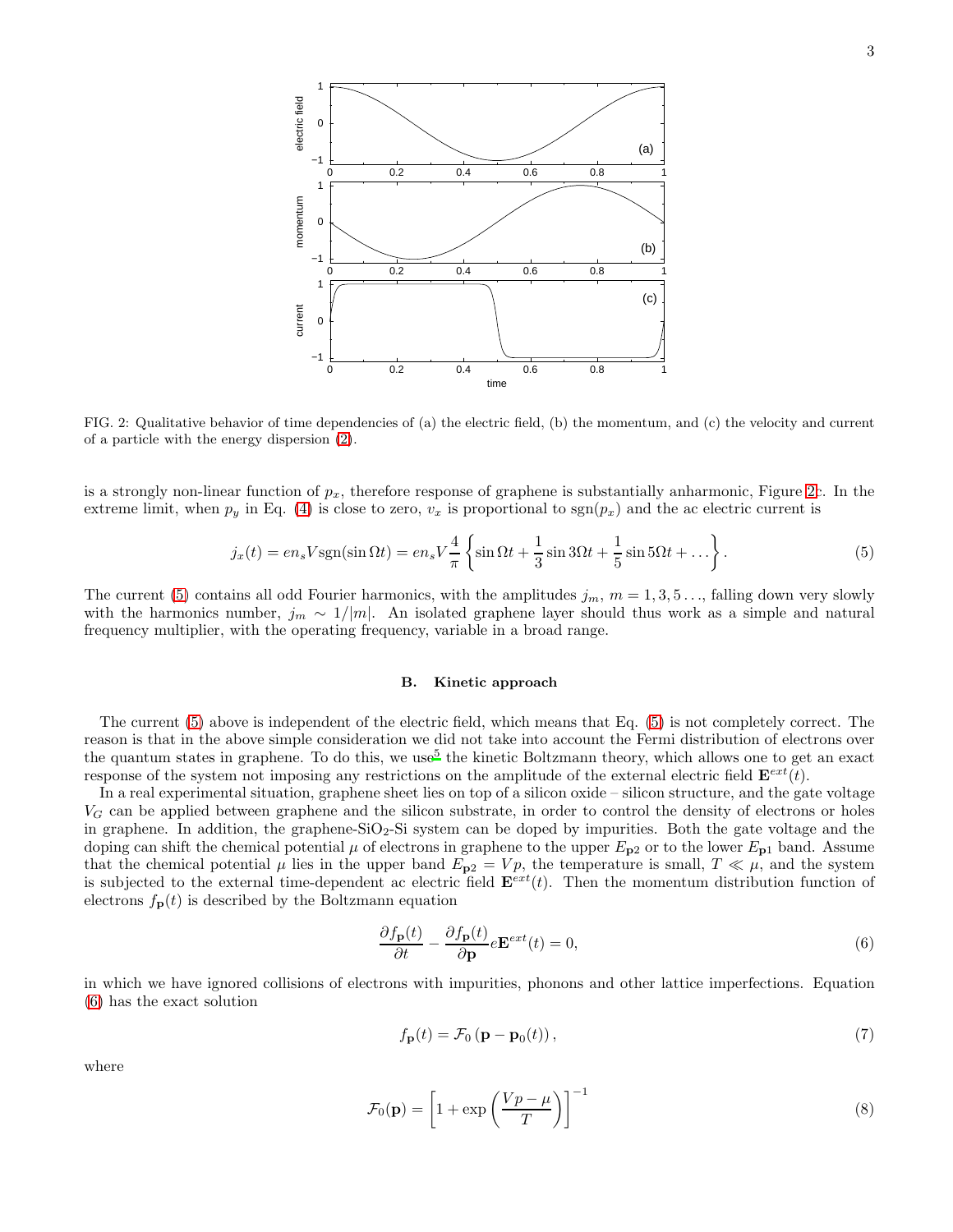is the Fermi-Dirac function, and

$$
\mathbf{p}_0(t) = -e \int_{-\infty}^t \mathbf{E}^{ext}(t')dt' \tag{9}
$$

is the solution of the single particle classical equation of motion. The electric current

$$
\mathbf{j}(t) = -\frac{eg_s g_v}{S} \sum_{\mathbf{p}} \mathbf{v} f_{\mathbf{p}}(t) \tag{10}
$$

then assumes the form

<span id="page-3-3"></span>
$$
\mathbf{j}(t) = -\frac{g_s g_v eV}{(2\pi\hbar)^2} \int \frac{\mathbf{p}d\mathbf{p}}{p} \mathcal{F}_0 \left( \mathbf{p} - \mathbf{p}_0(t) \right),\tag{11}
$$

where  $g_s = 2$  is the spin degeneracy and S is the sample area. If the temperature is zero,  $T = 0$ , and the chemical potential is finite,  $\mu > 0$ , the current  $\mathbf{j}(t)$  can be rewritten in the form

<span id="page-3-0"></span>
$$
\mathbf{j}(t) = en_s V \frac{\mathbf{P}}{\sqrt{1+P^2}} \mathcal{G}(Q),\tag{12}
$$

where  $\mathbf{P} \equiv \mathbf{P}(t) = -\mathbf{p}_0(t)/p_F$ ,  $P(t) = |\mathbf{P}(t)|$ ,  $p_F = \mu/V$  is the Fermi momentum, and

$$
n_s \equiv n_e = \frac{g_s g_v p_F^2}{4\pi\hbar^2} = \frac{g_s g_v \mu^2}{4\pi\hbar^2 V^2}
$$
\n(13)

is the density of electrons in the upper band. The function  $\mathcal{G}(Q)$  in [\(12\)](#page-3-0) is defined as

$$
\mathcal{G}(Q) = \frac{4}{\pi Q} \int_0^{\pi/2} \cos x dx (\sqrt{1 + Q \cos x} - \sqrt{1 - Q \cos x}), \ \ Q(t) \equiv \frac{2P(t)}{1 + P^2(t)} \le 1,
$$
\n(14)

and analyzed in Appendix [A.](#page-10-16)

If the external field  $\mathbf{E}^{ext}$  is small, so that the Fermi distribution is weakly disturbed,  $P(t) \ll 1$ , the function  $G(Q) \approx 1$ , see Eq. [\(A3\)](#page-10-17), and

$$
\mathbf{j}(t) \approx \frac{n_s e^2 V}{p_F} \int_{-\infty}^t \mathbf{E}^{ext}(t') dt'. \tag{15}
$$

In this, *linear response* regime, the current is directly proportional to the electric field. If the external excitation is harmonic,

<span id="page-3-1"></span>
$$
\mathbf{E}^{ext}(t) = \mathbf{E}_0 \cos \Omega t,\tag{16}
$$

the current is

$$
\mathbf{j}(t) \approx \frac{n_s e^2 V}{p_F \Omega} \mathbf{E}_0 \sin \Omega t,\tag{17}
$$

which corresponds to the linear-response frequency-dependent collisionless scalar Drude conductivity<sup>[24](#page-11-8)[,28](#page-11-12)[,29](#page-11-13)[,37](#page-11-21)[,38](#page-11-22)[,48](#page-11-32)</sup>

$$
\sigma(\Omega) = \frac{in_s e^2 V}{\Omega p_F} = i \frac{e^2}{\hbar} \frac{g_s g_v}{4\pi} \frac{\mu}{\hbar \Omega}.
$$
\n(18)

If the external field  $\mathbf{E}^{ext}$  is large and the Fermi distribution is strongly disturbed,  $P(t)$  can be much larger than 1, the function  $\mathcal{G}(Q) \approx 1$ , and response of the system to a harmonic excitation [\(16\)](#page-3-1) is described by Eq. [\(5\)](#page-2-1). The non-linear regime [\(5\)](#page-2-1) is thus achieved at  $|p_0| \gg p_F$ , or at

<span id="page-3-2"></span>
$$
\mathcal{E} \equiv \frac{eE_0 V}{\Omega \mu} \gg 1: \tag{19}
$$

the energy, gained by electrons from the external field during the oscillation period should be large as compared to their average equilibrium (Fermi) energy.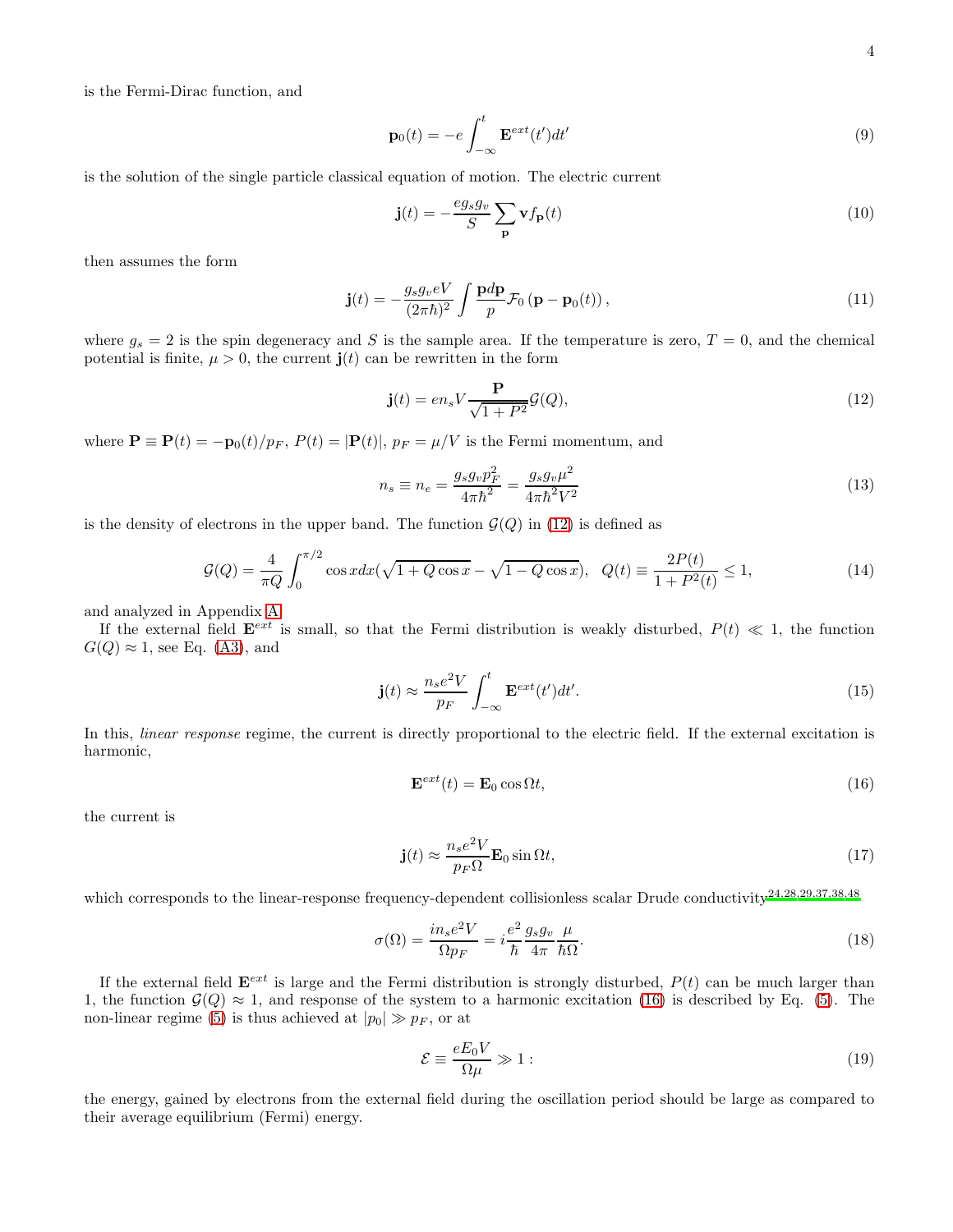

<span id="page-4-0"></span>FIG. 3: (Color online) (a) The time dependence of the ac electric current, measured in units  $en_sV$ , at harmonic excitation of the system at the frequency  $\Omega$ . The temperature is zero,  $T/\mu = 0$ ; the curves are labeled by the values of the electric field parameter  $\mathcal{E} = eE_0V/\Omega\mu$ . (b) The Fourier components of the current [\(12\)](#page-3-0) as a function of  $\mathcal{E}$  at  $T/\mu = 0$ . At  $\mathcal{E}_T \to \infty$  the curves tend to the values  $4/\pi m$ , see Eq. [\(5\)](#page-2-1).

Figure [3a](#page-4-0) illustrates the time dependence of the current [\(12\)](#page-3-0) at the harmonic excitation of the system [\(16\)](#page-3-1). One sees that in the low-field limit the response is linear (the  $i(t)$  dependence has a sinusoidal shape), while at strong fields the time dependence of the current tends to that given by Eq. [\(5\)](#page-2-1). In Figure [3b](#page-4-0) we show the Fourier components of the current versus the field parameter  $\mathcal{E}$ . One sees that when  $\mathcal{E}$  becomes larger than  $\simeq 4$ , the Fourier amplitudes saturate and one gets in the ultimate non-linear regime.

The strong-field condition [\(19\)](#page-3-2) can be rewritten as

<span id="page-4-1"></span>
$$
E_0 \gg \frac{2\hbar\Omega\sqrt{\pi n_s}}{e\sqrt{g_sg_v}},\tag{20}
$$

which shows that the required ac electric field grows linearly with the electromagnetic wave frequency and with the square root of the electron density. At  $f \approx 100$  GHz and  $n_s \approx 10^{11}$  cm<sup>-2</sup>, the inequality [\(20\)](#page-4-1) is fulfilled at  $E_0 \gtrsim 200$ V/cm.

The results obtained above refer to the case  $T/\mu = 0$  ( $\mu$  is finite). The opposite limit  $\mu = 0$  (at a finite temperature,  $\mu/T = 0$ ) is difficult to realize in the whole sample, at least, in currently available systems. Due to inhomogeneity of the samples, the zero-energy point fluctuates in space, with a typical local electron or hole density of order of  $10^{11}$  cm<sup>-2</sup>, Ref.<sup>[66](#page-12-12)</sup>. The condition  $\mu/T = 0$  can thus be satisfied only locally, at certain points inside the sample. Nevertheless, for the sake of completeness (and in view of possible availability of higher quality samples in future), we also present here results<sup>[5](#page-10-5)</sup> for the case  $\mu/T = 0$ . For arbitrary values of  $\mu/T$  some results can be also found in Ref.<sup>[49](#page-11-33)</sup>.

At a finite temperature and the vanishing chemical potential  $\mu = 0$  both electrons and holes contribute to the charge carrier density

$$
n_s = n_e + n_h = \frac{\pi g_s g_v T^2}{12\hbar^2 V^2}
$$
\n(21)

and to the current. Starting again from Eq. [\(11\)](#page-3-3) but accounting for the hole contribution and setting  $\mu = 0$ , we get

<span id="page-4-2"></span>
$$
\mathbf{j}(t) = en_s V \frac{\mathbf{P}_T}{P_T} \frac{12}{\pi^3} \int_0^\infty x dx \int_0^\pi d\theta \frac{\cos \theta}{1 + \exp\left(\sqrt{x^2 + P_T^2 - 2x P_T \cos \theta}\right)},\tag{22}
$$

where the momentum  $\mathbf{p}_0(t)$  is now normalized by the characteristic temperature-dependent momentum,  $\mathbf{P}_T \equiv \mathbf{P}_T(t)$  $-\mathbf{p}_0(t)/p_T$ ,  $P_T(t) = |\mathbf{P}_T(t)|$ , and  $p_T = T/V$ .

If the external field is small,  $P_T(t) \ll 1$ , Eq. [\(22\)](#page-4-2) gives the linear-response current

$$
\mathbf{j}(t) \approx en_s V \mathbf{P}_T(t) \frac{6 \ln 2}{\pi^2} = \frac{n_s e^2 V^2}{T} \frac{6 \ln 2}{\pi^2} \int_{-\infty}^t \mathbf{E}^{ext}(t') dt',\tag{23}
$$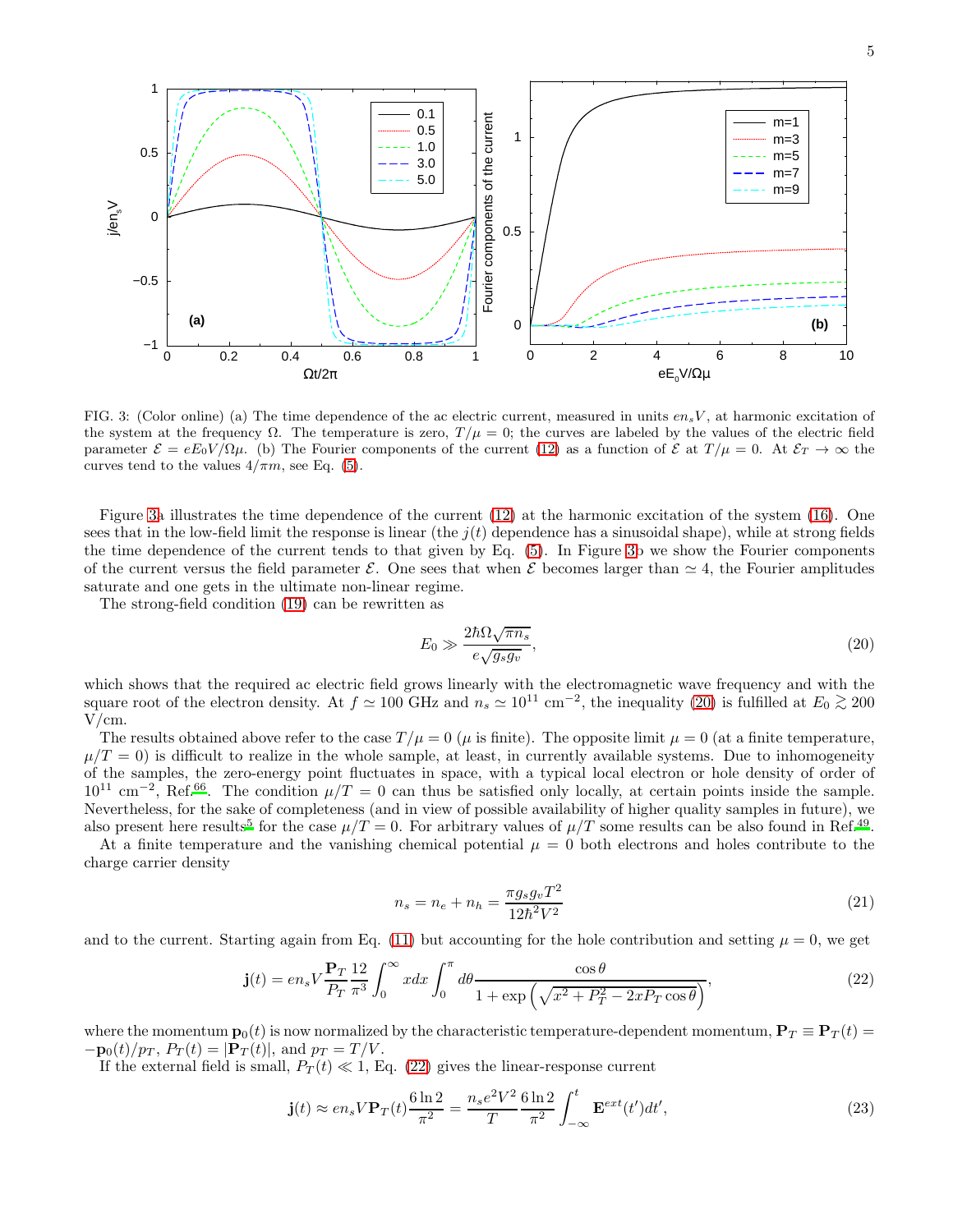

<span id="page-5-1"></span>FIG. 4: (Color online) (a) The time dependence of the ac electric current, measured in units  $en_sV$ , at harmonic excitation of the system at the frequency  $\Omega$ . The chemical potential is zero and the temperature is finite,  $\mu/T = 0$ ; the curves are labeled by the values of the electric field parameter  $\mathcal{E}_T = eE_0V/\Omega T$ . (b) The Fourier components of the current [\(22\)](#page-4-2) as a function of the field parameter  $\mathcal{E}_T = eE_0V/\Omega T$  at  $\mu/T = 0$ . At  $\mathcal{E}_T \to \infty$  the curves tend to the values  $4/\pi m$ , see Eq. [\(5\)](#page-2-1).

proportional to the electric field. If the external excitation is harmonic, Eq. [\(16\)](#page-3-1), the current is

$$
\mathbf{j}(t) = \frac{n_s e^2 V^2}{T\Omega} \frac{6 \ln 2}{\pi^2} \mathbf{E}_0 \sin \Omega t,\tag{24}
$$

which corresponds to the linear-response frequency-dependent collisionless Drude conductivity<sup>[24](#page-11-8)</sup>

$$
\sigma_{\mu=0,T}(\Omega) = \frac{6 \ln 2}{\pi^2} \frac{in_s e^2 V^2}{T \Omega} = i \frac{\ln 2}{2\pi} \frac{e^2}{\hbar} \frac{g_s g_v T}{\hbar \Omega}.
$$
\n(25)

In the strong field regime  $P_{T0} \gtrsim 1$  Eq. [\(22\)](#page-4-2) is reduced, again, to [\(5\)](#page-2-1). The dimensionless field parameter in the case<br> $\mu/T = 0$  is defined as  $S_T = eE \cdot V/TQ$  $\mu/T = 0$  is defined as  $\mathcal{E}_T = eE_0V/T\Omega$ .

Figure [4a](#page-5-1) demonstrates the time dependence of the current [\(22\)](#page-4-2) at the harmonic excitation of the system [\(16\)](#page-3-1). The  $j(t)$  dependence is qualitatively similar to that, shown in Figure [3a](#page-4-0). In Figure [4b](#page-5-1) we show the Fourier components of the ac electric current, for  $m = 1, 3$  and 5, as a function of the field parameter  $\mathcal{E}_T$  at  $\mu = 0$ .

In the case  $\mu/T = 0$  the strong-field condition  $\mathcal{E} \gtrsim 1$  assumes the form

$$
E_0 \gtrsim \frac{\Omega T}{eV}.\tag{26}
$$

At the temperature  $T \simeq 100$  K and the frequency  $f \simeq 100$  GHz this corresponds to the requirement  $E_0 \gtrsim 50$  V/cm.

Using the quasi-classical (Boltzmann) approach for the description of electromagnetic response of graphene imposes certain restrictions on the validity of the presented theory. Physically, using the Boltzmann theory, one takes into account the intra-band contribution to the ac electric current, but ignores the inter-band contribution due to transitions between the lower (quasi-hole) and the upper (quasi-electron) bands. This is possible if the frequency of the external radiation satisfies the inequality

$$
\hbar\Omega \ll \max\{\mu, T\}.\tag{27}
$$

In practically interesting cases (the density  $n_s \simeq 10^{11} - 10^{12}$  cm<sup>-2</sup>, room temperature) this restricts the frequency of radiation by ∼ 10 − 30 THz. The presented quasi-classical theory can thus be used in the whole Terahertz gap.

# <span id="page-5-0"></span>C. Self-consistent-field effects and radiative decay

In Section IIB we have not considered effects of the radiative decay, which can be important under realistic experimental conditions in graphene. It was assumed that the graphene electrons move in the sample under the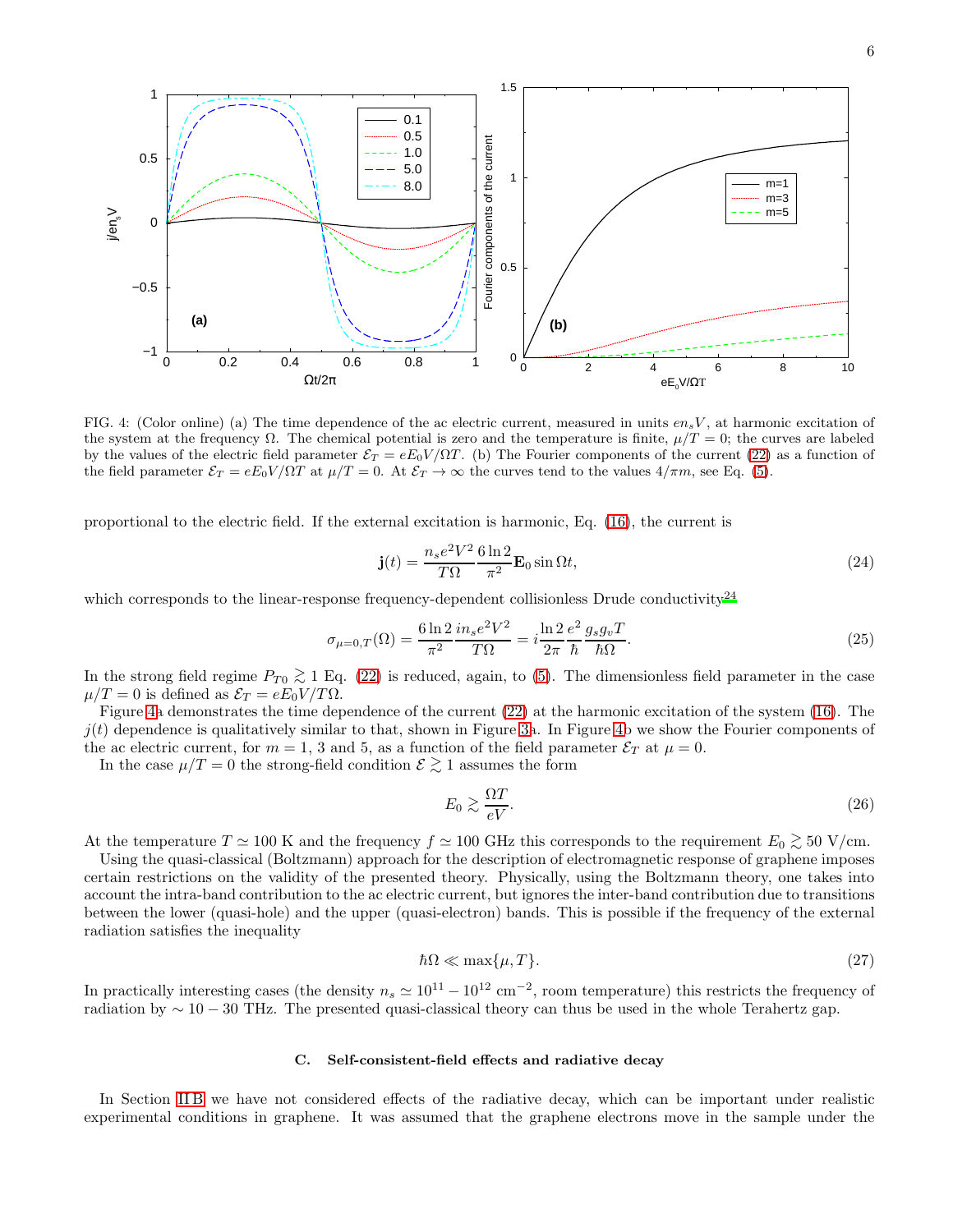action of the external electric field  $\mathbf{E}^{ext}(t)$ , and this directly leads to the time-dependent electric current  $\mathbf{j}(t)$ , Eq. [\(12\)](#page-3-0). In general, however, the time-dependent electric current creates, in its turn, a secondary (induced) electric field  $\mathbf{E}^{ind}(t)$ , which acts back on the electrons and should be added to the external field. Calculating response of the system, one should take into account that electrons respond not to the external, but to the total self-consistent electric field  $\mathbf{E}^{tot}(t) = \mathbf{E}^{ext}(t) + \mathbf{E}^{ind}(t)$ . This results in the effects of electromagnetic reaction of the medium (graphene) to the external field and can reduce the frequency upconversion efficiency. How substantially suppresses the radiative decay the efficiency of the frequency multiplication, is studied below.

Consider an infinite 2D electron system with the graphene sheet lying at the plane  $z = 0$ . We assume that the external electromagnetic wave is incident upon the graphene layer along the z axis and induces the ac current in the layer. This current produces the induced electric field  $\mathbf{E}^{ind}(t)$ , which is added to the external one. The Boltzmann equation for the momentum distribution function of the electrons should then be written as

$$
\frac{\partial f_{\mathbf{p}}(t)}{\partial t} - \frac{\partial f_{\mathbf{p}}(t)}{\partial \mathbf{p}} e \mathbf{E}_{z=0}^{tot}(t) = 0, \qquad (28)
$$

instead of [\(6\)](#page-2-2). The solution of this equation, as well as the electric current, can again be written in the form [\(7\)](#page-2-4) and [\(11\)](#page-3-3), respectively, but the classical momentum  $\mathbf{p}_0(t)$  now satisfies the equation

<span id="page-6-0"></span>
$$
\mathbf{p}_0(t) = -e \int_{-\infty}^t \mathbf{E}_{z=0}^{tot}(t')dt' = -e \int_{-\infty}^t \left[ \mathbf{E}_{z=0}^{ind}(t') + \mathbf{E}_{z=0}^{ext}(t') \right] dt', \tag{29}
$$

where the field  $\mathbf{E}_{z=0}^{tot}(t)$  is not known and should be calculated self-consistently. To do this, we recall that the current and the induced electric field are related by the Maxwell equations,

<span id="page-6-1"></span>
$$
\mathbf{E}_{z=0}^{ind}(t) = -2\pi \mathbf{j}(t)/c.
$$
 (30)

Combining [\(29\)](#page-6-0), [\(30\)](#page-6-1) and [\(11\)](#page-3-3) we get the following self-consistent equation of motion for the momentum  $\mathbf{p}_0(t)$ :

<span id="page-6-2"></span>
$$
\frac{d\mathbf{p}_0(t)}{dt} + \frac{e^2 g_s g_v V}{2\pi \hbar^2 c} \int \frac{\mathbf{p}d\mathbf{p}}{p} \mathcal{F}_0 \left( \mathbf{p} - \mathbf{p}_0(t) \right) = -e \mathbf{E}_{z=0}^{ext}(t). \tag{31}
$$

After the non-linear equation [\(31\)](#page-6-2) is resolved with respect to the momentum  $\mathbf{p}_0(t)$ , the current  $\mathbf{j}(t)$  can be found from Eq. [\(11\)](#page-3-3):

<span id="page-6-3"></span>
$$
\mathbf{j}(t) = -\frac{g_s g_v eV}{(2\pi\hbar)^2} \int \frac{\mathbf{p}d\mathbf{p}}{p} \mathcal{F}_0 \left( \mathbf{p} - \mathbf{p}_0(t) \right),\tag{32}
$$

Equations [\(31\)](#page-6-2) and [\(32\)](#page-6-3) describe the non-linear self-consistent response of graphene to an arbitrary external timedependent electric field  $\mathbf{E}_{z=0}^{ext}(t)$ . The second term in the left-hand side of Eq. [\(31\)](#page-6-2) describes the radiative decay effects in the infinite 2D graphene layer.

In conventional 2D electron systems with the parabolic energy dispersion and the effective mass  $m<sup>*</sup>$  of 2D electrons the self-consistent equations for  $\mathbf{p}_0(t)$  and  $\mathbf{j}(t)$ , similar to [\(31\)](#page-6-2) and [\(32\)](#page-6-3), have the form

<span id="page-6-4"></span>
$$
\frac{d\mathbf{p}_0(t)}{dt} + \frac{2\pi n_s e^2}{m^{\star}c} \mathbf{p}_0(t) = -e \mathbf{E}_{z=0}^{ext}(t), \quad \mathbf{j}(t) = -\frac{en_s}{m^{\star}} \mathbf{p}_0(t). \tag{33}
$$

Here  $\Gamma_{par} \equiv 2\pi n_s e^2/m^{\star}c$  is the radiative decay rate<sup>[67](#page-12-13)</sup> in the conventional (parabolic) 2D electron systems. In [\(33\)](#page-6-4) we have ignored the scattering due to impurities and phonons [the corresponding term  $\gamma \mathbf{p}_0(t)$  can be added to the left-hand-side of the first Eq. [\(33\)](#page-6-4)]. In high-electron mobility GaAs/AlGaAs quantum-well samples the radiative decay  $\Gamma_{par}$  substantially exceeds the scattering rate  $\gamma$ ,  $\Gamma_{par} \gg \gamma$ , and determines the linewidth of the cyclotron, plasmon, and magnetoplasmon resonances<sup>[67](#page-12-13)[,68](#page-12-14)</sup>. As the graphene mobility is also very high, one can expect that at high frequencies the radiative effects are more important in graphene than the scattering effects. This justifies ignoring the scattering terms in Eq. [\(31\)](#page-6-2).

Returning back to the non-parabolic graphene system, we rewrite [\(31\)](#page-6-2) (at  $T = 0$ ) in terms of the dimensionless momentum  $\mathbf{P}(t) = -\mathbf{p}_0(t)/p_F$ :

<span id="page-6-5"></span>
$$
\frac{d\mathbf{P}(t)}{dt} + \Gamma \frac{\mathbf{P}}{\sqrt{1+P^2}} \mathcal{G}(Q) = \frac{e}{p_F} \mathbf{E}_{z=0}^{ext}(t),\tag{34}
$$

where

<span id="page-6-6"></span>
$$
\Gamma = \frac{g_s g_v}{4} \frac{e^2}{\hbar c} \frac{2\mu}{\hbar} = V \frac{e^2}{\hbar c} \sqrt{g_s g_v \pi n_s}.
$$
\n(35)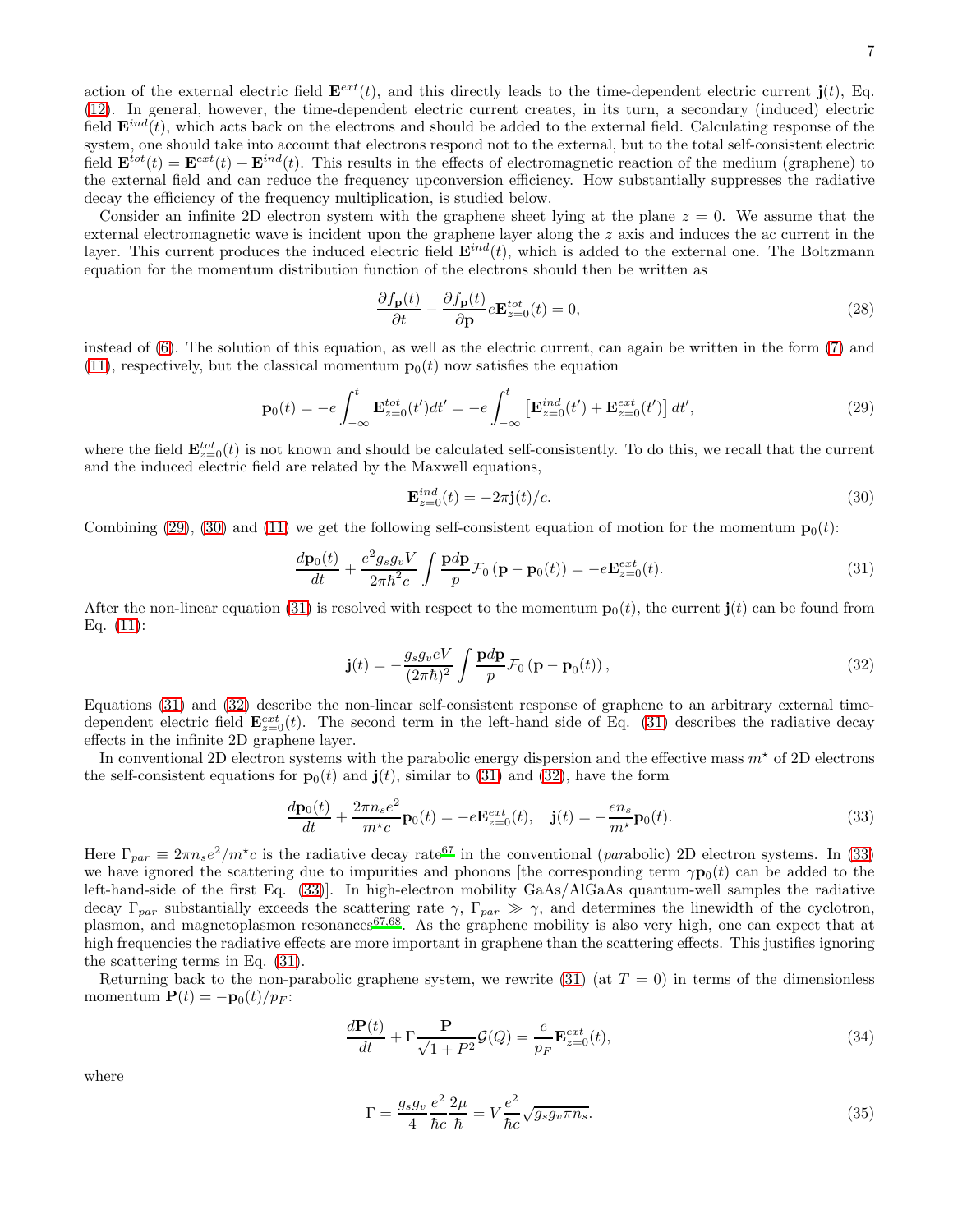

<span id="page-7-0"></span>FIG. 5: The time dependence of (a) the momentum  $P(t)$  and (b) the current  $j(t)/en_sV$  at the field parameter  $\mathcal{E} = 10$  at several values of the radiative decay  $\Gamma/\Omega$ .

The current is determined, again, by Eq. [\(12\)](#page-3-0).

In the linear-response regime, when  $|P| \ll 1$  and  $\mathcal{G} \approx 1$ , Eq. [\(34\)](#page-6-5) gives

$$
\frac{d\mathbf{P}(t)}{dt} + \Gamma \mathbf{P}(t) = \frac{e}{p_F} \mathbf{E}_{z=0}^{ext}(t).
$$
\n(36)

From here one sees that the quantity  $\Gamma$  has the physical meaning of the radiative decay rate in graphene in the *linear-response regime.* In contrast to  $\Gamma_{par}$ ,  $\Gamma$  is proportional to the square-root of the charge carrier density. For experimentally relevant densities  $n_s$  the value of Γ lies in the subterahertz range,  $\Gamma/2\pi(\text{THz}) \approx 0.13\sqrt{n_s(10^{11}/\text{cm}^2)}$ .

Now consider response of graphene to a harmonic excitation [\(16\)](#page-3-1). It is convenient to rewrite Eqs. [\(34\)](#page-6-5) and [\(12\)](#page-3-0) in the form

$$
\frac{d\mathbf{P}}{d\tau} + \frac{\Gamma}{\Omega} \frac{\mathbf{P}}{\sqrt{1+P^2}} \mathcal{G}(Q) = \frac{e\mathbf{E}_0 V}{\mu \Omega} \cos \tau, \quad \tau = \Omega t,
$$
\n(37)

$$
\frac{\mathbf{j}}{en_s V} = \frac{\mathbf{P}}{\sqrt{1 + P^2}} \mathcal{G}(Q),\tag{38}
$$

from which one sees that the solutions depend on two dimensionless parameters,  $\mathcal{E} = eE_0V/\mu\Omega$  and  $\Gamma/\Omega$ . If the field parameter  $\mathcal E$  is small, the response is linear,  $|P| \ll 1$ , and

$$
\mathbf{P}(t) = \frac{e\mathbf{E}_0}{p_F\sqrt{\Omega^2 + \Gamma^2}} \cos\left(\Omega t - \arctan\frac{\Omega}{\Gamma}\right),\tag{39}
$$

$$
\mathbf{j}(t) = en_s V \mathbf{P}(t). \tag{40}
$$

More interesting is the case of the strong electric fields,  $\mathcal{E} \gg 1$ . Figure [5](#page-7-0) shows the time-dependence of the momentum  $P(t)$  and of the dimensionless electric current  $j(t)/en_sV$  at  $\mathcal{E} = 10$  and several values of the radiative decay parameter Γ/Ω. If Γ/Ω does not exceed the value of about  $\mathcal{E}/2$  (= 5 in the example of Fig. [5\)](#page-7-0), the self-consistent-field effects lead only to the phase shift of the current, not influencing the shape of the current-time curves and hence not reducing the amplitudes of the higher harmonics. At higher values of  $\Gamma/\Omega$  (between  $\Gamma/\Omega \sim \mathcal{E}/2$  and  $\Gamma/\Omega \sim \mathcal{E}$ ) the shape of the current-time curves smoothly modifies from the step-like form to the sinusoidal form, and at  $\Gamma/\Omega \gtrsim \mathcal{E}$  the higher harmonics are fully suppressed. Quantitatively this can be seen from analysis of the Fourier harmonics of the current. Expanding the current in the Fourier series

$$
\frac{j(t)}{en_s V} = \sum_m \left[ A_m \cos(m\Omega t) + B_m \sin(m\Omega t) \right],\tag{41}
$$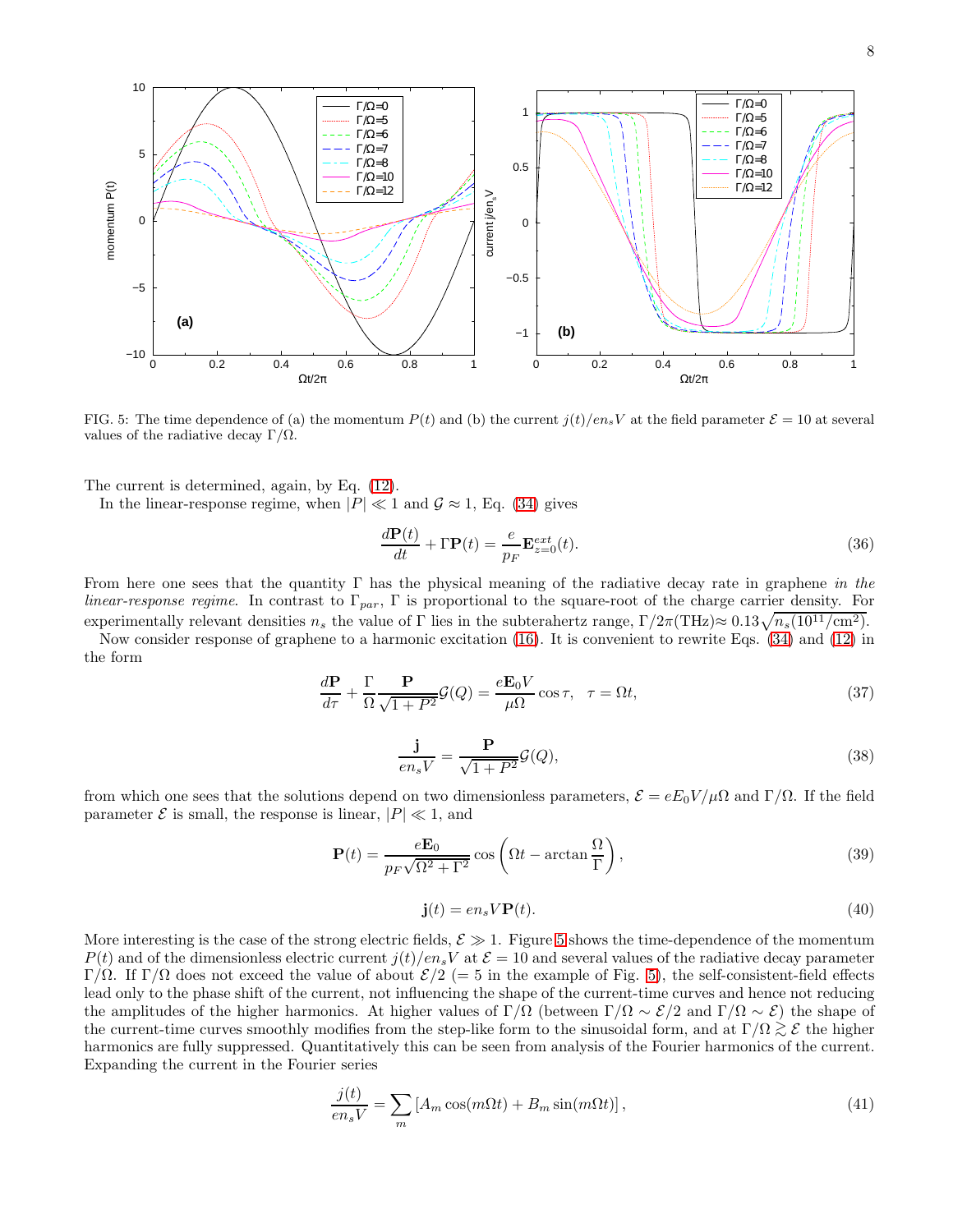

<span id="page-8-1"></span>FIG. 6: Fourier harmonics of the current  $j(t)/en_sV$  at  $\mathcal{E} = 10$  as a function of  $\Gamma/\Omega$ .

we calculate the amplitudes  $F_m = \sqrt{A_m^2 + B_m^2}$  and plot them as a function of  $\Gamma/\Omega$  in Figure [6](#page-8-1) for the lowest harmonics numbers from 1 to 9. One sees that, indeed, the higher harmonics are suppressed at  $\Gamma/\Omega \gtrsim \mathcal{E}$ , but almost not influenced by the radiative decay if  $\Gamma/\Omega \lesssim 0.7\mathcal{E}$ . We have performed similar calculations at other values of the field parameter  $\mathcal E$  and found the same results if  $\mathcal E \gg 1$ .

The condition of the effective frequency upconversion, with account of the self-consistent-field effects and the radiative decay, thus assumes the form  $\mathcal{E} \gtrsim \Gamma/\Omega$ , or

<span id="page-8-2"></span>
$$
E_0 \gtrsim \frac{\mu \Gamma}{eV} = \frac{2\pi n_s eV}{c} \approx 300 \frac{\text{V}}{\text{cm}} \times n_s (10^{11}/\text{cm}^2). \tag{42}
$$

This condition does not depend on the frequency of radiation.

It should be noticed that in the above consideration the sample was assumed to be infinite. Quantitatively, this means that the lateral dimensions of the graphene layer L should exceed the wavelength of radiation  $\lambda$ . At the frequency of 1 THz the above derived formulas will thus be valid for samples with the dimensions larger than  $\simeq 300$  $\mu$ m. As the currently available samples are smaller ( $\simeq 10-30 \ \mu$ m), the above consideration overestimates the role of the radiative decay. If  $L \lesssim \lambda$ , the radiative decay rate Γ in the above formulas should be replaced by  $\Gamma(L/\lambda)^2$ , Ref.<sup>[68](#page-12-14)</sup>.<br>The unconvenient affect abould then be absented at electric fields large than these given by t The upconversion effect should then be observed at electric fields lower than those given by the estimate [\(42\)](#page-8-2).

#### <span id="page-8-0"></span>III. RESPONSE OF GRAPHENE TO A PULSE EXCITATION

Now consider the response of graphene to a pulse excitation  $\mathbf{E}^{ext}(t) = \mathbf{E}_0 \tau_0 \delta(t)$ , where  $\mathbf{E}_0$  and  $\tau_0$  are the amplitude and the duration of the pulse. The pulse amplitude  $\mathbf{E}_0$  can be arbitrarily strong. Eq. [\(34\)](#page-6-5) now assumes the form

<span id="page-8-3"></span>
$$
\frac{d\mathbf{P}(t)}{dt} + \Gamma \frac{\mathbf{P}}{\sqrt{1+P^2}} \mathcal{G}(Q) = \frac{e}{p_F} \mathbf{E}_0 \tau_0 \delta(t).
$$
\n(43)

The current is determined again by Eq. [\(12\)](#page-3-0). The solution of Eq. [\(43\)](#page-8-3) can be written in the following implicit form

<span id="page-8-4"></span>
$$
\Gamma t = \int_{P(t)}^{P_0} \frac{\sqrt{1+P^2}}{P\mathcal{G}(Q)} dP, \quad Q = \frac{2P}{1+P^2},\tag{44}
$$

where  $P(t)$  is the projection of the vector  $P(t)$  on the direction of the external electric field and

$$
P_0 \equiv P(0) = \frac{eE_0 \tau_0}{p_F}.\tag{45}
$$

The function  $\mathcal{G}(Q)$  is known from Appendix [A.](#page-10-16)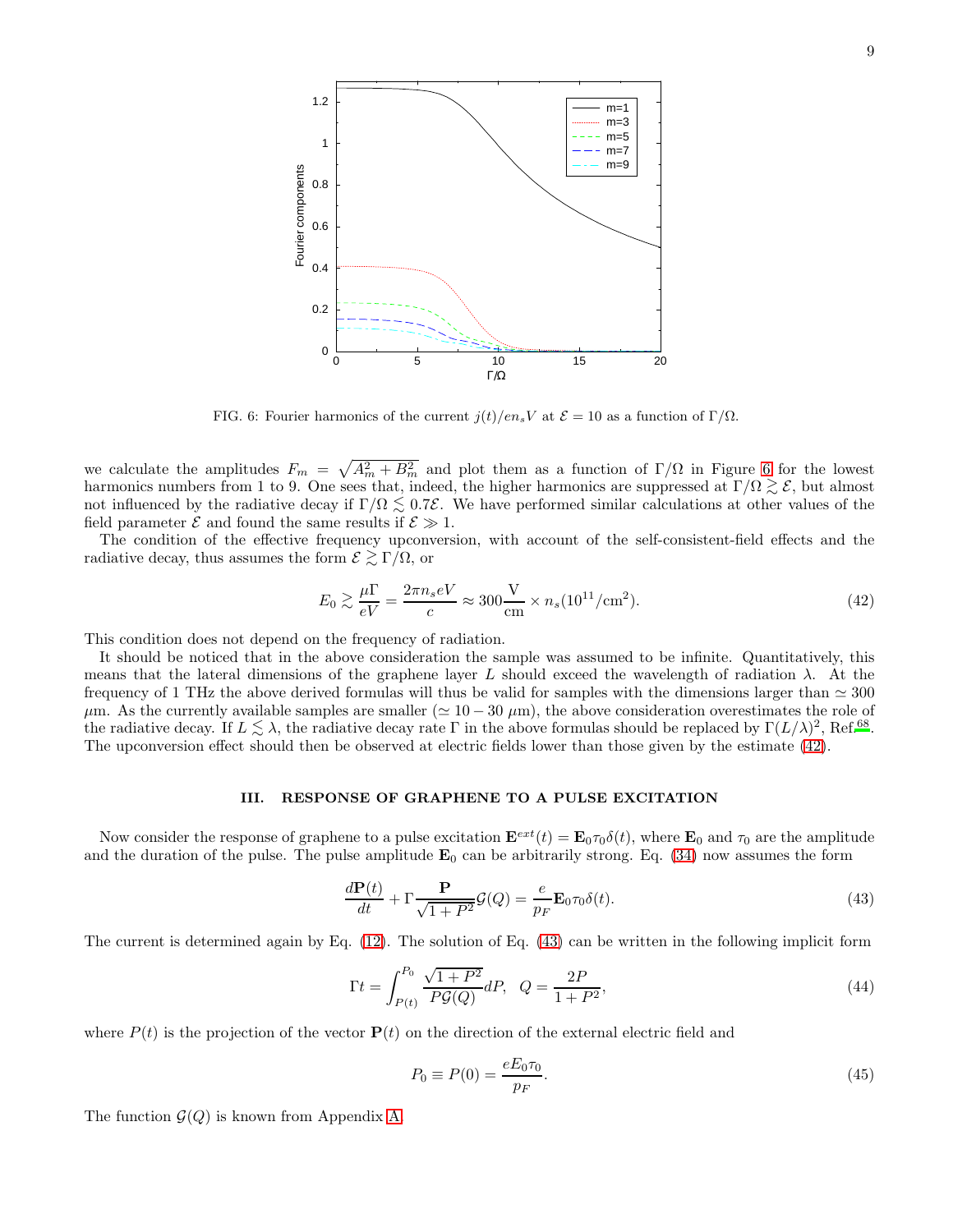

<span id="page-9-1"></span>FIG. 7: (Color online) The time dependence of (a) the momentum  $P(t)/P_0$  and (b) the electric current  $j(t)/en_sV$ , at a pulse excitation of graphene. Different curves correspond to different pulse amplitudes  $P_0 = eE_0\tau_0/p_F$ .

Figure [7a](#page-9-1) shows the dependence  $P(t)$ , calculated from Eq. [\(44\)](#page-8-4), at different values of the electric field parameter  $P_0 = eE_0\tau_0/p_F$ . If the external field is small,  $P_0 \ll 1$ , the system relaxes after the pulse excitation exponentially, similar to the conventional 2D electron systems with the parabolic dispersion,

<span id="page-9-3"></span>
$$
P(t) = P_0 \exp(-\Gamma t), \quad P_0 \lesssim 1. \tag{46}
$$

The characteristic decay time is determined in this case by the inverse radiation decay rate [\(35\)](#page-6-6). If the external field is strong,  $P_0 \gg 1$ , the momentum of the system first decays linearly in time,

<span id="page-9-2"></span>
$$
P(t) = P_0 - \Gamma t, \quad P_0 \gtrsim 1. \tag{47}
$$

The linear dependence [\(47\)](#page-9-2) remains valid until  $P(t)$  reduces down to  $P(t) \approx 1$  (until  $t \approx P_0/\Gamma$ ); after that  $P(t)$  decays exponentially like in [\(46\)](#page-9-3). The current  $\mathbf{j}(t)$  in the strong excitation regime  $P_0 \gg 1$  equals its highest possible value  $en_sV$  and time-independent at  $t \lesssim P_0/\overline{\Gamma}$ , and then exponentially decays (at the time scale  $\simeq \Gamma^{-1}$ ) down to zero, as shown in Figure [7b](#page-9-1).

The fact, that after the pulse excitation electrons in graphene move with a constant velocity  $V \approx 10^8$  cm/s for quite a long time ∼  $P_0/\Gamma$ , may have interesting applications. In a finite-size graphene sample such excited electrons will be reflected by the boundaries and oscillate in the sample with the typical frequency  $\sim V/L$ , lying in the terahertz range, if the sample dimensions  $L \lesssim 1 \mu m$ . As at  $P_0 \gg 1$  the time  $P_0/\Gamma$  is much longer than the oscillation period, this may lead to a coherent terahertz radiation from graphene excited by a strong pulse electric field.

## <span id="page-9-0"></span>IV. SUMMARY AND CONCLUSIONS

We have developed the quasi-classical kinetic theory of the non-linear electromagnetic response of graphene. Electrodynamic equations, describing the self-consistent response of the system to a uniform time-dependent external electric field, have been derived and solved for the cases of harmonic and pulse excitation. The presented theory is valid at  $\hbar\Omega \lesssim \max\{\mu, T\}$ , which covers the frequency range up to  $\sim 10-30$  THz for relevant experimental conditions.

If the system is subjected to a pulse excitation and the amplitude of the external field is small (the linear regime), its response is described by a standard exponential decay with the characteristic decay rate Γ. The density dependence of the radiative decay rate in graphene  $(\Gamma \propto n_s^{1/2})$  differs from that of conventional 2D electron systems  $(\Gamma_{par} \propto n_s)$ . In the non-linear regime, when the pulse amplitude is strong, response of the system is not exponential. The average momentum of graphene electrons falls down linearly after the pulse excitation, with the average current remaining constant, during the time proportional to the amplitude of the external field and inversely proportional to Γ.

The graphene layer excited by the harmonic electromagnetic wave with the frequency  $\Omega$ , re-emits radiation at higher harmonics  $m\Omega$ ,  $m = 3, 5, 7, \ldots$ , with the efficiency falling down slowly, as  $1/|m|$ . The amplitude of the external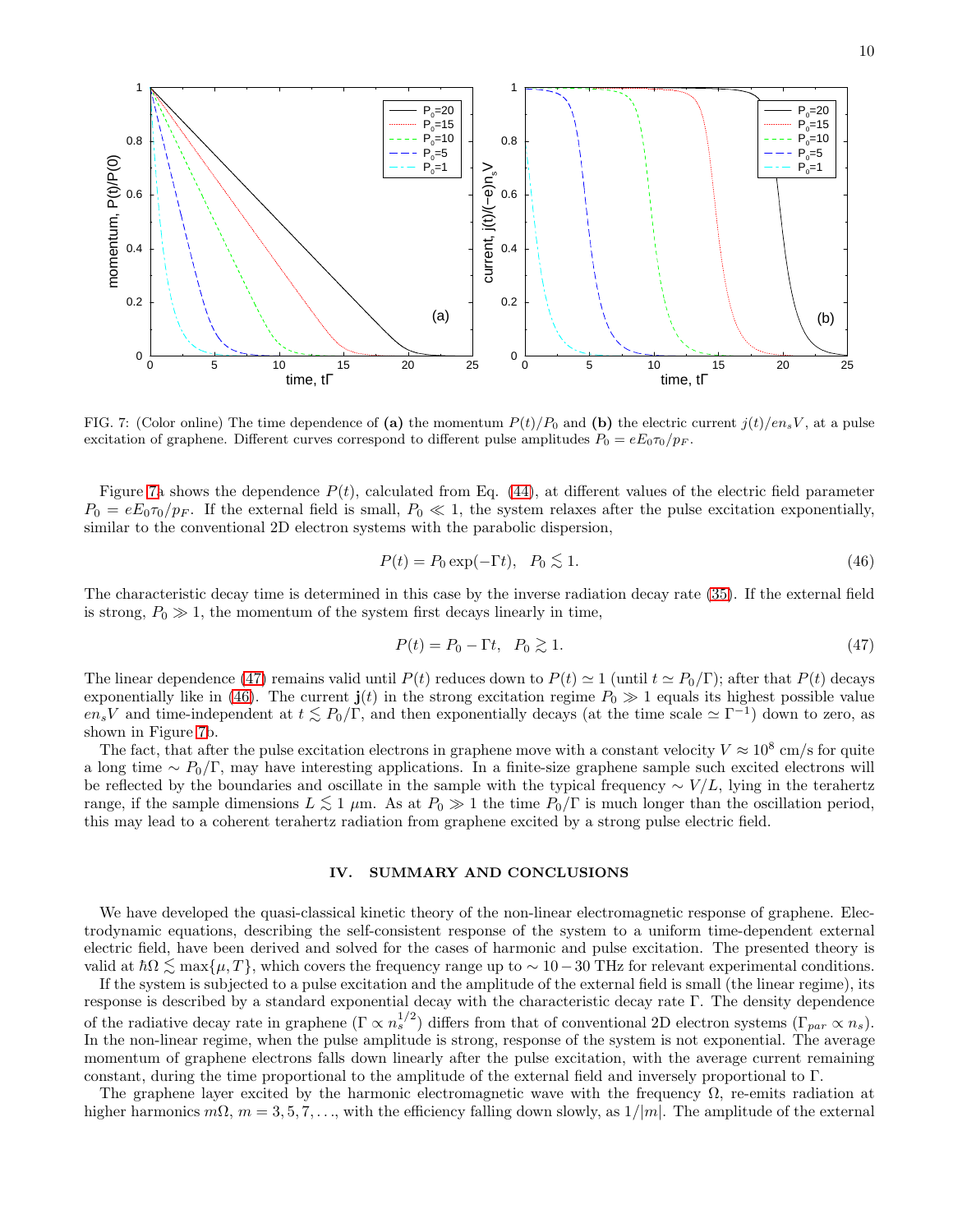electric field, required for getting into the non-linear regime, grows with the charge carrier density and is of order of several hundred V/cm for typical experimental parameters. The operating frequency of such a frequency multiplier can vary in a broad range, from microwaves up to mid-infrared. The efficiency of the frequency upconversion effect in graphene can be increased further by using the plasmon, the cyclotron, or the magnetoplasmon resonances.

The predicted non-linear phenomena in graphene open up new exciting opportunities for building electronic and optoelectronic devices for terahertz and sub-terahertz part of the electromagnetic spectrum.

#### Acknowledgments

This work was partly supported by the Swedish Research Council and INTAS.

# <span id="page-10-16"></span>APPENDIX A: FUNCTION  $\mathcal{G}(Q)$

The function

$$
\mathcal{G}(Q) = \frac{4}{\pi Q} \int_0^{\pi/2} \cos \theta d\theta \left( \sqrt{1 + Q \cos \theta} - \sqrt{1 - Q \cos \theta} \right) \tag{A1}
$$

can be expanded in powers of Q,

<span id="page-10-18"></span>
$$
\mathcal{G}(Q) = \sum_{l=0}^{\infty} \frac{\Gamma(3/2)}{\Gamma(1/2 - 2l)} \frac{Q^{2l}}{2^{2l-1}l!(l+1)!}.
$$
\n(A2)

Since  $|Q| = |2P/(1 + P^2)| \le 1$ , the expansion [\(A2\)](#page-10-18) is valid at all values of P. The first terms of this expansion are

<span id="page-10-17"></span>
$$
\mathcal{G}(Q) \approx 1 + \frac{3}{32}Q^2 + \frac{35}{1024}Q^4 \dots \tag{A3}
$$

If  $Q = 1$ , then

$$
\mathcal{G}(1) = \frac{8\sqrt{2}}{3\pi} \approx 1.200.\tag{A4}
$$

- <sup>∗</sup> Electronic mail: [sergey.mikhailov@physik.uni-augsburg.de](mailto:sergey.mikhailov@physik.uni-augsburg.de)
- <span id="page-10-1"></span><span id="page-10-0"></span><sup>1</sup> M. S. Sherwin, C. A. Schmuttenmaer, and P. H. Bucksbaum, eds., Opportunities in THz Science (Report of a DOE-NSF-NIH Workshop, Arlington, VA, 2004), http://www.sc.doe.gov/bes/reports/files/THz rpt.pdf.
- <span id="page-10-2"></span><sup>2</sup> J. Faist, F. Capasso, D. L. Sivco, C. Sirtori, A. L. Hutchinson, and A. Y. Cho, *Quantum cascade laser*, Science 264, 553 (1994).
- <span id="page-10-3"></span> $3$  P. H. Siegel, *Terahertz technology*, IEEE Transactions on microwave theory and techniques **50**, 910 (2002).
- <span id="page-10-4"></span><sup>4</sup> A. V. Raisanen, *Frequency multipliers for millimeter and submillimeter wavelengths*, Proc. IEEE 80, 1842 (1992).
- <span id="page-10-5"></span> $5$  S. A. Mikhailov, Non-linear electromagnetic response of graphene, Europhys. Lett. 79, 27002 (2007).
- <span id="page-10-6"></span><sup>6</sup> K. S. Novoselov, A. K. Geim, S. V. Morozov, D. Jiang, Y. Zhang, S. V. Dubonos, I. V. Grigorieva, and A. A. Firsov, Electric field effect in atomically thin carbon films, Science 306, 666 (2004).
- <span id="page-10-7"></span><sup>7</sup> K. S. Novoselov, A. K. Geim, S. V. Morozov, D. Jiang, M. I. Katsnelson, I. V. Grigorieva, S. V. Dubonos, and A. A. Firsov, Two-dimensional gas of massless Dirac fermions in graphene, Nature 438, 197 (2005).
- <span id="page-10-8"></span><sup>8</sup> Y. Zhang, Y.-W. Tan, H. L. Stormer, and P. Kim, Experimental observation of the quantum Hall effect and Berry's phase in graphene, Nature 438, 201 (2005).
- <span id="page-10-9"></span> $9$  M. I. Katsnelson, *Graphene: carbon in two dimensions*, Materials Today 10, 20 (2007).
- <span id="page-10-10"></span><sup>10</sup> A. K. Geim and K. S. Novoselov, *The rise of graphene*, Nature Materials  $6$ , 183 (2007).
- <span id="page-10-11"></span> $11$  P. R. Wallace, *The band theory of graphite*, Phys. Rev. **71**, 622 (1947).
- <span id="page-10-12"></span> $12$  J. C. Slonczewski and P. R. Weiss, *Band structure of graphite*, Phys. Rev. **109**, 272 (1958).
- <span id="page-10-13"></span> $13$  G. W. Semenoff, Condensed-matter simulation of a three-dimensional anomaly, Phys. Rev. Lett.  $53$ , 2449 (1984).
- <span id="page-10-14"></span> $14$  M. I. Katsnelson, *Zitterbewegung, chirality, and minimal conductivity in graphene*, Europ. Phys. J. B  $51$ , 157 (2006).
- <span id="page-10-15"></span><sup>15</sup> N. M. R. Peres, F. Guinea, and A. H. Castro Neto, *Electronic properties of disordered two-dimensional carbon*, Phys. Rev. B 73, 125411 (2006).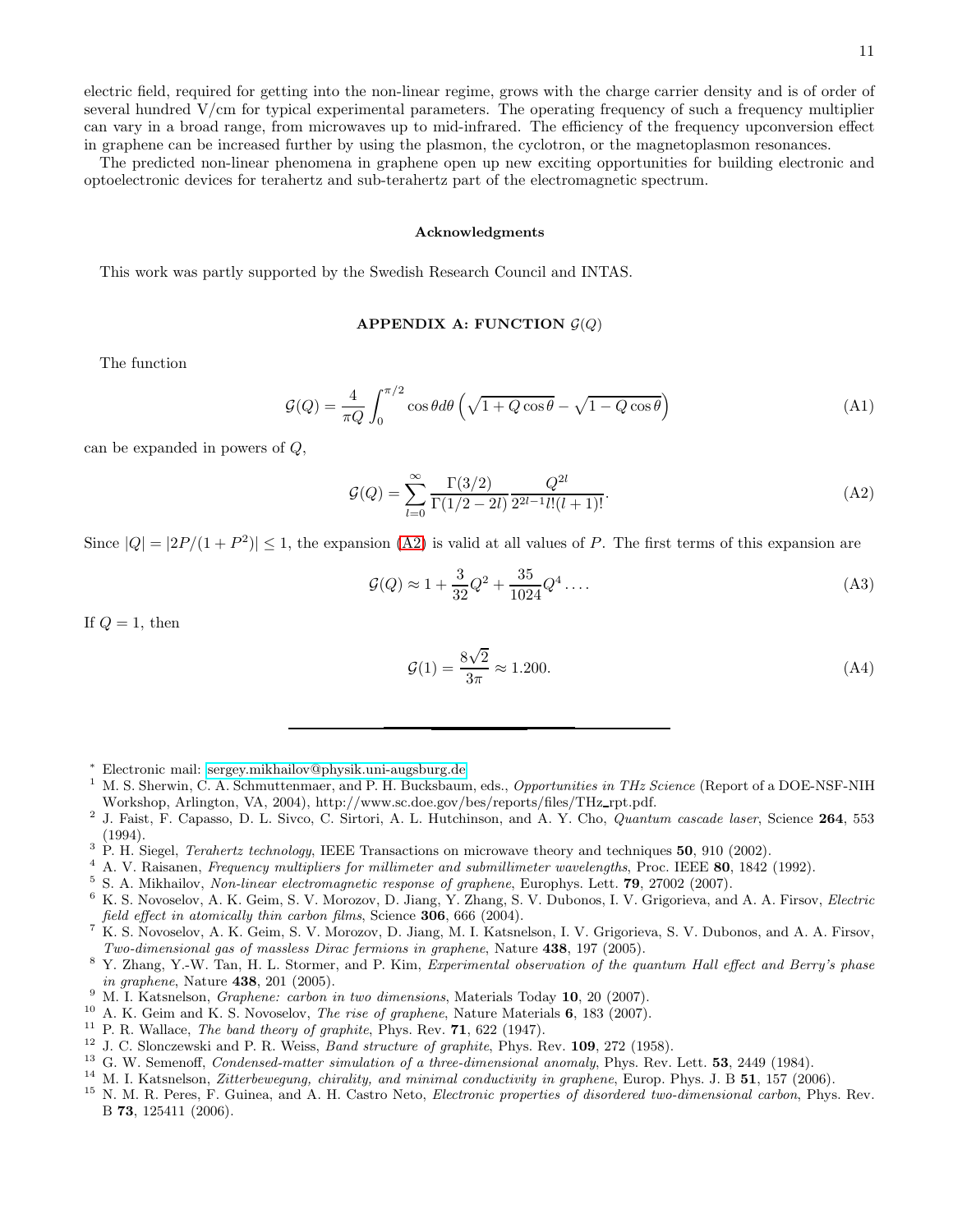- <span id="page-11-0"></span> $16$  J. Tworzydlo, B. Trauzettel, M. Titov, A. Rycerz, and C. W. J. Beenakker, Sub-Poissonian shot noise in graphene, Phys. Rev. Lett. 96, 246802 (2006).
- <span id="page-11-1"></span><sup>17</sup> K. Nomura and A. H. MacDonald, *Quantum Hall ferromagnetism in graphene*, Phys. Rev. Lett. **96**, 256602 (2006).
- <span id="page-11-2"></span><sup>18</sup> P. M. Ostrovsky, I. V. Gornyi, and A. D. Mirlin, *Electron transport in disordered graphene*, Phys. Rev. B **74**, 235443 (2006). <sup>19</sup> K. Ziegler, Robust transport properties in graphene, Phys. Rev. Lett. 97, 266802 (2006).
- <span id="page-11-4"></span><span id="page-11-3"></span><sup>20</sup> J. Cserti, *Minimal longitudinal dc conductivity of perfect bilayer graphene*, Phys. Rev. B 75, 033405 (2007).
- <span id="page-11-5"></span><sup>21</sup> S. Ryu, C. Mudry, A. Furusaki, and A. W. W. Ludwig, *Landauer conductance and twisted boundary conditions for Dirac* fermions in two space dimensions, Phys. Rev. B 75, 205344 (2007).
- <span id="page-11-6"></span><sup>22</sup> K. Nomura and A. H. MacDonald, *Quantum transport of massless Dirac fermions*, Phys. Rev. Lett. **98**, 076602 (2007).
- <span id="page-11-7"></span> $^{23}$  K. Ziegler, Minimal conductivity of graphene: Nonuniversal values from the Kubo formula, Phys. Rev. B  $75$ ,  $233407$  (2007).
- <span id="page-11-8"></span> $^{24}$  L. A. Falkovsky and A. A. Varlamov, Space-time dispersion of graphene conductivity, Europ. Phys. J. B 56, 281 (2007).
- <span id="page-11-9"></span> $25$  V. V. Cheianov, V. I. Fal'ko, B. L. Altshuler, and I. L. Aleiner, Random resistor network model of minimal conductivity in graphene, Phys. Rev. Lett. 99, 176801 (2007).
- <span id="page-11-10"></span><sup>26</sup> S. V. Morozov, K. S. Novoselov, M. I. Katsnelson, F. Schedin, L. A. Ponomarenko, D. Jiang, and A. K. Geim, Strong suppression of weak (anti)localization in graphene, Phys. Rev. Lett. **97**, 016801 (2006).
- <span id="page-11-11"></span> $27$  V. P. Gusynin and S. G. Sharapov, Unconventional integer quantum Hall effect in graphene, Phys. Rev. Lett. 95, 146801 (2005).
- <span id="page-11-12"></span> $28$  V. P. Gusynin and S. G. Sharapov, *Transport of Dirac quasiparticles in graphene: Hall and optical conductivities*, Phys. Rev. B 73, 245411 (2006).
- <span id="page-11-13"></span><sup>29</sup> V. P. Gusynin, S. G. Sharapov, and J. P. Carbotte, Sum rules for the optical and Hall conductivity in graphene, Phys. Rev. B 75, 165407 (2007).
- <span id="page-11-14"></span><sup>30</sup> K. S. Novoselov, Z. Jiang, Y. Zhang, S. V. Morozov, H. L. Stormer, U. Zeitler, J. C. Maan, G. S. Boebinger, P. Kim, and A. K. Geim, Room-temperature quantum Hall effect in graphene, Science 315, 1379 (2007).
- <span id="page-11-15"></span> $31$  M. L. Sadowski, G. Martinez, M. Potemski, C. Berger, and W. A. de Heer, *Landau level spectroscopy of ultrathin graphite* layers, Phys. Rev. Lett. 97, 266405 (2006).
- <span id="page-11-16"></span> $32$  M. L. Sadowski, G. Martinez, M. Potemski, C. Berger, and W. A. de Heer, *Magnetospectroscopy of epitaxial few-layer* graphene, Solid State Commun. 143, 123 (2007).
- <span id="page-11-17"></span> $33$  A. Bostwick, T. Ohta, T. Seyller, K. Horn, and E. Rotenberg, *Quasiparticle dynamics in graphene*, Nature Physics 3, 36 (2007).
- <span id="page-11-18"></span> $34$  R. S. Deacon, K.-C. Chuang, R. J. Nicholas, K. S. Novoselov, and A. K. Geim, Cyclotron resonance study of the electron and hole velocity in graphene monolayers, Phys. Rev. B 76, 081406 (2007).
- <span id="page-11-19"></span> $35$  J. Nilsson, A. H. Castro Neto, F. Guinea, and N. M. R. Peres, *Electronic properties of graphene multilayers*, Phys. Rev. Lett. **97.** 266801 (2006).
- <span id="page-11-20"></span><sup>36</sup> B. Trauzettel, Y. M. Blanter, and A. F. Morpurgo, *Photon-assisted transport in graphene: Scattering theory analysis*, Phys. Rev. B 75, 035305 (2007).
- <span id="page-11-21"></span><sup>37</sup> V. P. Gusynin, S. G. Sharapov, and J. P. Carbotte, *Unusual microwave response of Dirac quasiparticles in graphene*. Phys. Rev. Lett. 96, 256802 (2006).
- <span id="page-11-22"></span> $38\,$  V. P. Gusynin, S. G. Sharapov, and J. P. Carbotte, *Magneto-optical conductivity in graphene*, J. Phys. Condens. Matter 19, 026222 (2007).
- <span id="page-11-23"></span><sup>39</sup> V. P. Gusynin, S. G. Sharapov, and J. P. Carbotte, Anomalous absorption line in the magneto-optical response of graphene, Phys. Rev. Lett. 98, 157402 (2007).
- <span id="page-11-24"></span> $^{40}$  L. A. Falkovsky and S. S. Pershoguba, *Optical far-infrared properties of a graphene monolayer and multilayer*, Phys. Rev. B 76, 153410 (2007).
- <span id="page-11-25"></span> $^{41}$  D. S. L. Abergel and V. I. Fal'ko, *Optical and magneto-optical far-infrared properties of bilayer graphene*, Phys. Rev. B  $75$ , 155430 (2007).
- <span id="page-11-26"></span> $^{42}$  E. H. Hwang and S. Das Sarma, *Dielectric function, screening, and plasmons in 2D graphene*, Phys. Rev. B  $75$ , 205418 (2007).
- <span id="page-11-27"></span> $^{43}$  B. Wunsch, T. Stauber, F. Sols, and F. Guinea, *Dynamical polarization of graphene at finite doping*, New J. Phys. 8, 318 (2006).
- <span id="page-11-28"></span><sup>44</sup> V. Apalkov, X.-F. Wang, and T. Chakraborty, *Collective excitations of Dirac electrons in graphene*, Int. J. Mod. Phys. B 21, 1165 (2007).
- <span id="page-11-29"></span><sup>45</sup> V. Ryzhii, *Terahertz plasma waves in gated graphene heterostructures*, Jpn. J. Appl. Phys. **45**, L923 (2006).
- <span id="page-11-30"></span> $^{46}$  V. Ryzhii, A. Satou, and T. Otsuji, Plasma waves in two-dimensional electron-hole system in gated graphene heterostructures, J. Appl. Phys. 101, 024509 (2007).
- <span id="page-11-31"></span> $^{47}$  O. Vafek, *Thermoplasma polariton within scaling theory of single-layer graphene*, Phys. Rev. Lett. **97**, 266406 (2006).
- <span id="page-11-32"></span><sup>48</sup> S. A. Mikhailov and K. Ziegler, New electromagnetic mode in graphene, Phys. Rev. Lett. **99**, 016803 (2007).
- <span id="page-11-33"></span><sup>49</sup> S. A. Mikhailov, Electromagnetic response of electrons in graphene: Non-linear effects, Physica E p. doi:10.1016/j.physe.2007.09.018 (2007).
- <span id="page-11-34"></span> $50$  M. Dyakonov and M. Shur, Shallow water analogy for a ballistic field effect transistor: New mechanism of plasma wave generation by dc current, Phys. Rev. Lett. 71, 2465 (1993).
- <span id="page-11-35"></span><sup>51</sup> M. Dyakonov and M. S. Shur, in *Terahertz Sources and Systems*, edited by R. E. Miles, P. Harrison, and D. Lippens (Kluver, Dordrecht, 2001), vol. 27 of NATO Science Series II. Mathematics, Physics and Chemistry, pp. 187–207.
- <span id="page-11-36"></span><sup>52</sup> M. S. Shur and V. Ryzhii, Plasma wave electronics, Int. J. High Speed Electron. Syst. 13, 575 (2003).
- <span id="page-11-37"></span>53 S. A. Mikhailov, Plasma instability and amplification of electromagnetic waves in low-dimensional electron systems, Phys.